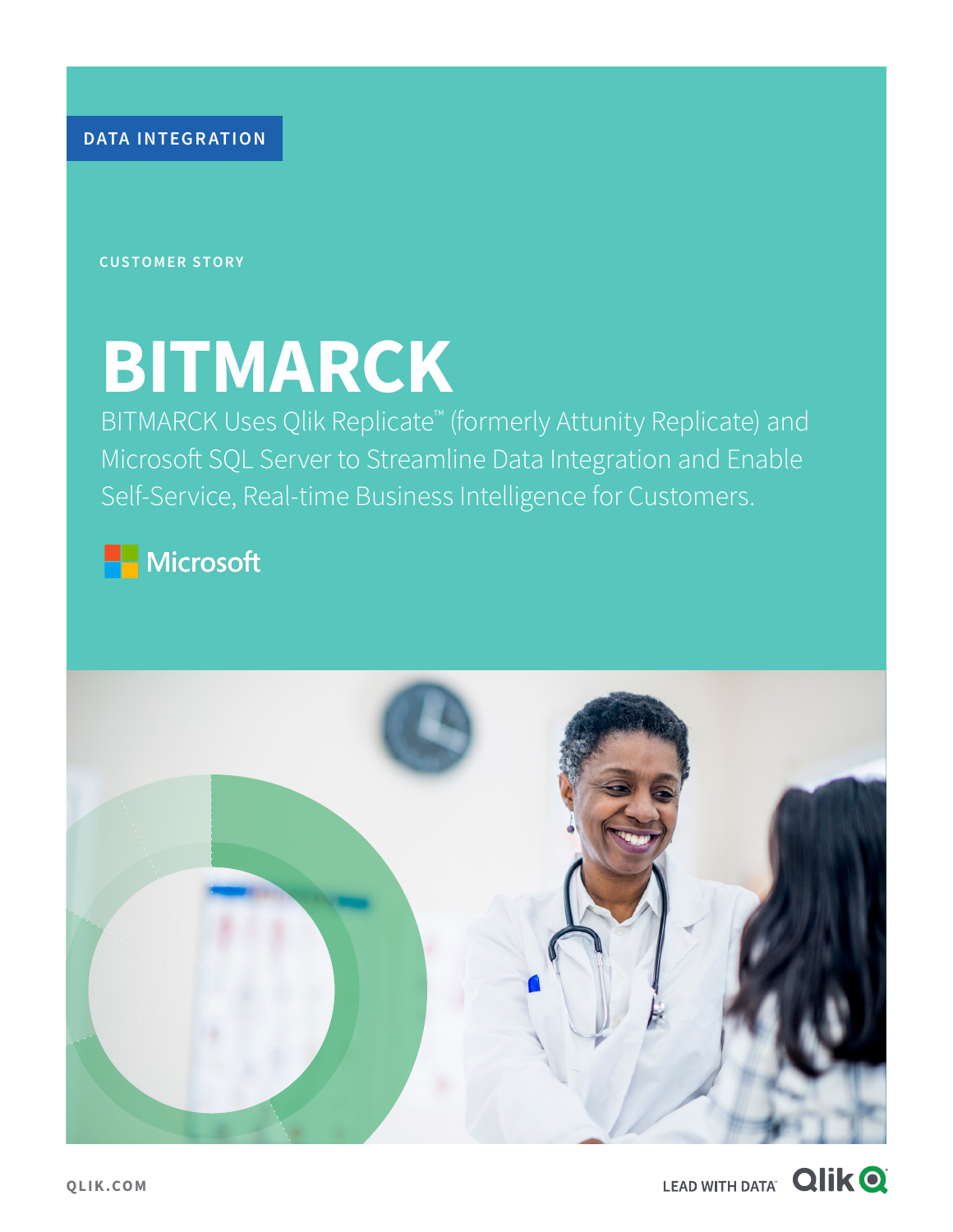## **BITMARCK®**

"Using Qlik (Attunity), BITMARCK is able to deliver a great service for customers who now have access to higher quality data and are saving up to 50% of the time they used to spend gathering data and creating models."

- Rene Wilms, Head of Business Intelligence, BITMARCK

With over 1,400 employees and turnover of around €260 million, BITMARCK is the largest full-service provider in the German IT market for statutory health insurance. It provides IT services for around 100 public health insurance companies, as well as for the German healthcare system (DAK-Gesundheit) and other replacement funds and insurance companies that cover approximately 26 million people.

BITMARCK's services include server hosting, business intelligence, data mining, reporting, and more. Its customers rely on business intelligence and analytics to predict future cash flow, calculate patient risk, analyze financial information, and more. To support customer operations, BITMARCK recognized that it must find a way to unify data in a consistent way and into a single source.

#### **The Challenge: Replicating Data from Multiple Sources Quickly and Efficiently**

Access to current data is essential for BITMARCK's customers. The public health insurance companies use information to measure customer retention and turnover, generate financial reports, manage cash flow, and estimate risk. In Germany, insurance companies that cover individuals in high risk groups are entitled to more money from the cash pool. As a result, insurers strive to optimize the amount of cash they receive from the pool. Forecasting cash and costs for the next year is also essential to avoid cash flow problems.

To support customers' business intelligence and analytics initiatives, the BITMARCK team routinely had to gather data from several different technical sources and move it into a central target. These data sources ranged from IBM DB2 to

#### **ABOUT BITMARK**

- BITMARCK is the largest full-service provider in the German IT market for statutory health insurance
- Size: 1,400 employees and turnover of around €260 million
- Services: include server hosting, business intelligence, data mining, reporting, and more

#### **Objective**

To streamline data integration and enable self-service, real-time business intelligence for customers.

#### **Solution**

Qlik automates the process of providing real-time data to Bitmarck's customers, empowering them to fulfill data requests in a self-service model. Now they can meet the needs of the business quickly and easily.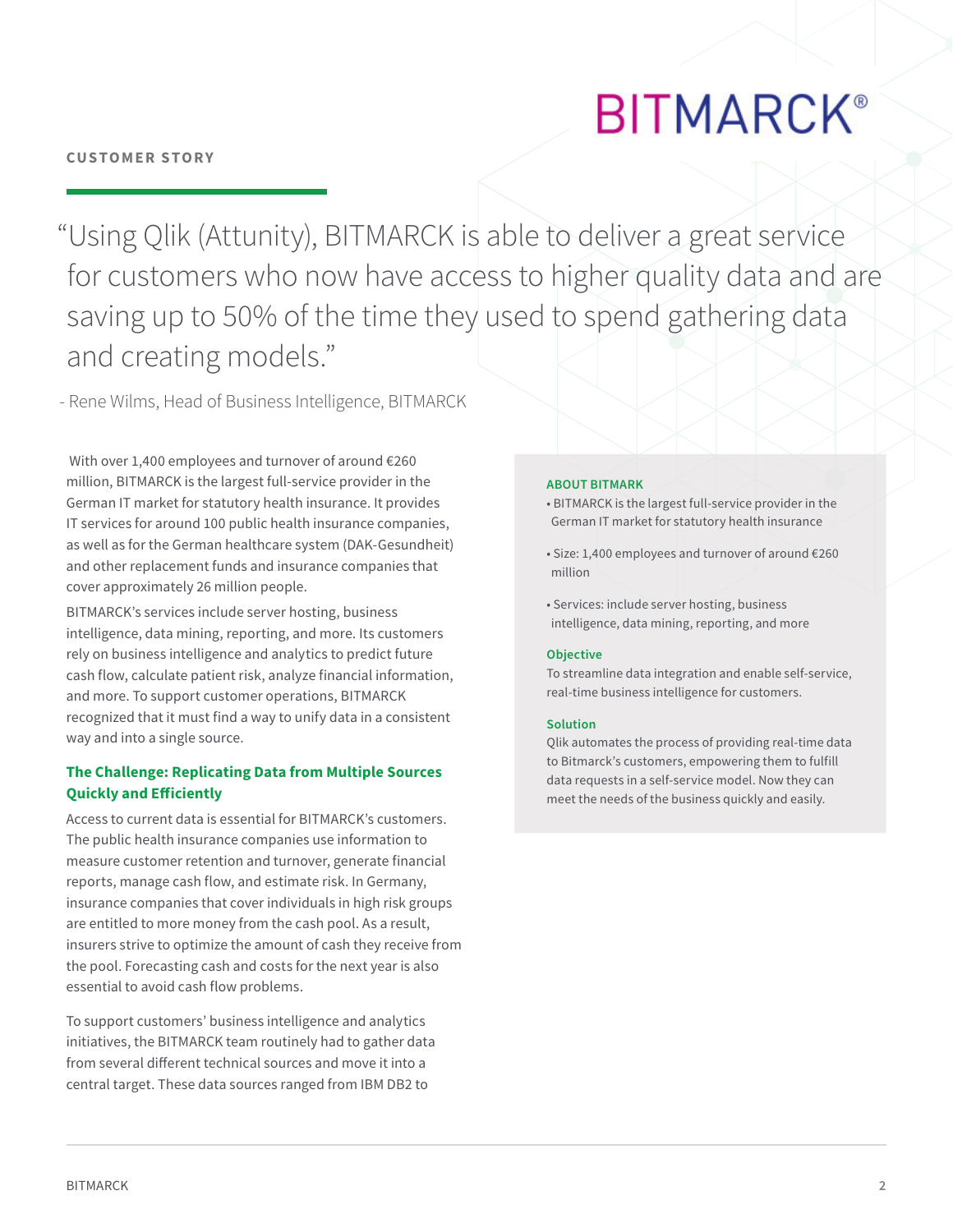MySQL, Microsoft SQL Server, and Informix. "Since the data warehouse ran its ETL processes at night, we had to do live data replication primarily during the day. This was a concern, since it adds overhead to our mission-critical systems and our team also has to insure the performance of applications which are critical to our customers' business," said Rene Wilms, Head of Business Intelligence at BITMARCK.

BITMARCK had been using IBM Q Replication, but this solution only supported replication between DB2 sources and targets. To replicate data to other sources, the BITMARCK team had to do lots of SQL scripting or use proprietary programs. It was previously impossible to replicate the data from all sources with a single tool. Rather than using multiple tools and dealing with multiple implementations, BITMARCK wanted to standardize on a process and system that would support replication from all sources and targets in the enterprise.

#### **The Solution: Streamline the Data Warehouse Process Using Qlik Replicate and Microsoft SQL Server**

BITMARCK began evaluating how to implement a single data warehouse which would be supported by a consistent approach to data integration. The team engaged in a threestep process:

- 1. They evaluated the target database system for the new data warehouse solution.
- 2.The team asked customers how they wanted to use and analyze the data. This helped determine whether or not live reporting was needed.
- 3. They examined the data warehouse system and data integration solutions.

The goal of this process was to ensure that all the parts fit together well and that the ultimate solution would be affordable for customers.

BITMARCK settled on Microsoft SQL Server as the platform for the data warehouse. For replication, the team considered several options: Qlik Replicate, IBM Q Replication, InfoSphere Data Replication, and tcVISION. The latter three weren't ideal due to their cost, lack of support for all databases, and lack of support for different variants of Microsoft SQL Server. Qlik Replicate was attractive due to its ease of use, database support, customer support provided during testing, and affordability.

"Qlik (Attunity) Replicate enables complete and real-time BI with no problems. It's an effective solution and a big gain for us – it simply works," said Rene Wilms.

#### **The Results: Higher Quality Data for Customers, Saving Time and Money**

Thanks to Qlik Replicate, BITMARCK now routinely processes 5,000 tables through live replication to a Microsoft SQL Server data warehouse. BITMARCK's customers enjoy consistent data and easy access to BI, reporting, and analytics. With one data model, they can connect data with health insurance, payment, invoicing information, and more.

Wilms noted, "Before implementing this solution, BITMARCK customers had to create their own solutions to find the data needed to run their businesses. They often used Excel which was cumbersome and error prone. Today, BITMARCK is able to deliver a great service for customers who now have access to higher quality data and are saving up to 50% of the time they used to spend gathering data and creating models."

Qlik Replicate and Microsoft SQL Server have enabled BITMARCK to provide new analytics solutions to its customers very quickly. Wilms added, "Qlik (Attunity) is unique in that it provides support for a very long list of source databases, as well as live replication. Our customers don't ask for support anymore, since they now get what they need automatically. I'm pleased to report that Qlik (Attunity) has helped us to empower our customers so that all their data requests are fulfilled in a self-service model to meet the needs of the business quickly and easily."